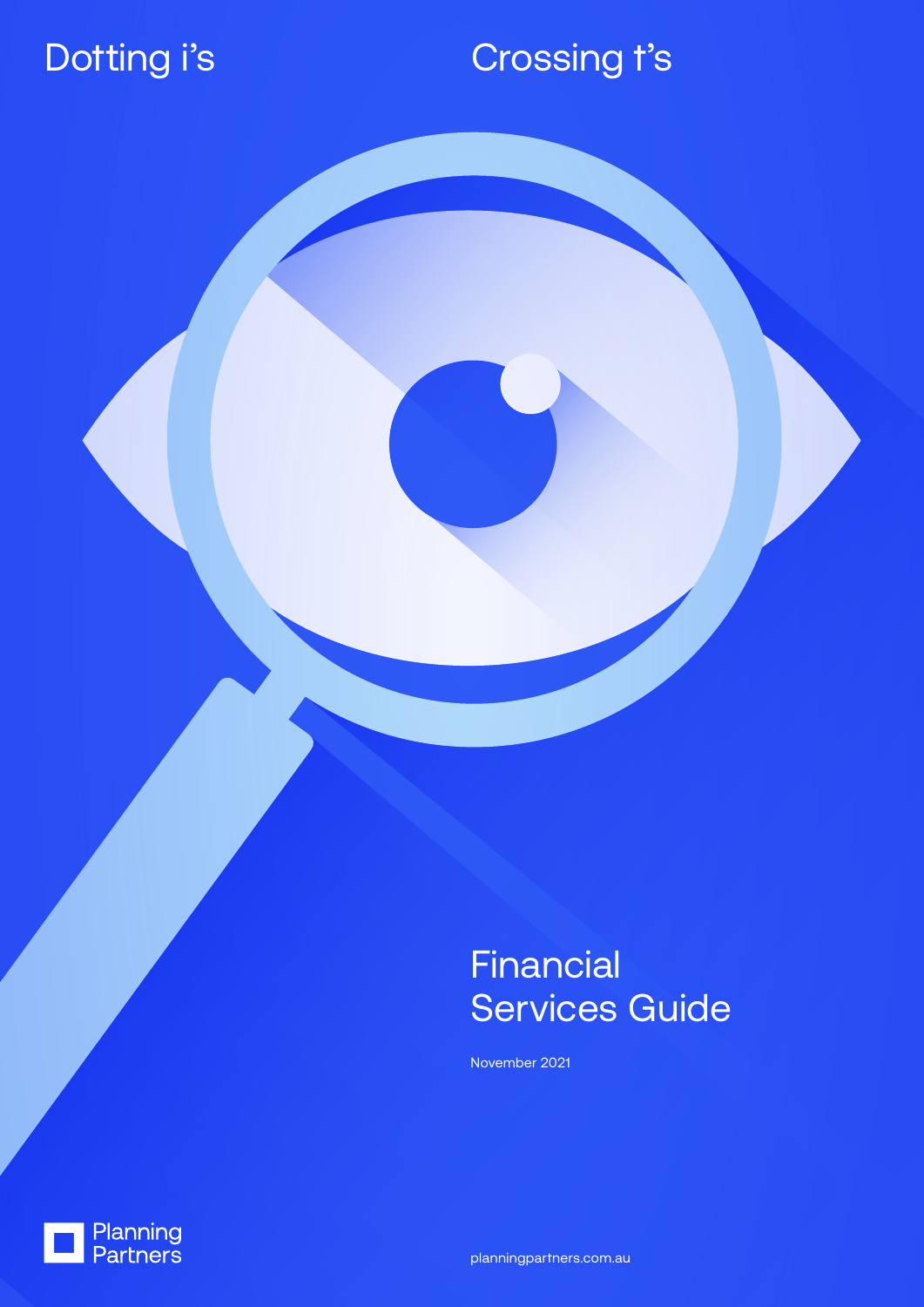## Dotting i's **Crossing t's**

## Financial Services Guide

This Financial Services Guide (FSG) provides you with information about Planning Partners before providing you with a financial service. This FSG covers matters including who we are, our contact details, services for which we are authorised to provide, how we are remunerated for these services, and the procedures available to you if you have a complaint about our services.

This FSG is issued with the authority of Planning Partners Pty Ltd (the Licence Holder).

## Our Services

Planning Partners is authorised to provide advice on a range of services, in the main including (but not limited to) the following areas:

- Financial Planning
- Investment Portfolio Management
- Personal Superannuation
- Self-Managed Super Funds
- Retirement Planning
- **Estate Planning**
- Inter-Generational Wealth Transfer
- Life Insurance, TPD, Trauma, Income Protection
- Business Succession Planning
- Lending & Credit Advice
- Aged Care Advice
- Centrelink Assistance.

### Our Fees

#### 1. Advice and Implementation

Planning Partners Pty Ltd provides a transparent fee structure. During your initial consultation, we will examine your situation and advise you of the likely course of action should you wish to proceed with us. At the conclusion of this meeting, your Adviser will provide a quote of the costs of providing a written Statement of Advice (SOA) and the implementation of this advice. This amount is based on the estimated time likely to be spent completing the work involved.

#### 2. Ongoing Review Service

Planning Partners provides an ongoing review service to monitor the performance of your portfolio and make strategic recommendations for changes in your financial situation. You will have the option of formal review meetings on an annual, half-yearly or quarterly basis and your Adviser will recommend the appropriate option. Our fees for these services will be outlined in writing and agreed by you. These may be charged in (one or more) of the following methods:

- Percentage of funds under advice, varying between 0.88% and 1.1% (GST inclusive) of the value of your portfolio, depending on the complexity of your situation and need for ongoing advice and services
- Flat dollar annual fee for particular services
- Quoted fee should you require us to undertake specific work outside of the scope of a review service. This will be subject to the provision of a written quote which will be agreed upon prior to commencement.

We may also by agreement with you, give you the option of paying for our services on an hourly rate at a fee of \$275 per hour (GST inclusive).

On an ongoing basis, a Record of Advice (ROA) will be provided instead of an SOA if there have been no significant changes in your personal circumstances or the basis of the advice has not significantly changed since your last SOA was provided. You have the right to request a copy of your SOA or ROA for up to seven years after the day on which the advice was provided.

#### 3. Commissions and Brokerage

Life Insurance companies pay Planning Partners Pty Ltd commissions calculated as a percentage of the yearly premium. Initial commission varies from 30% up to 60% and ongoing Commission varies from between 20% and 30%.

### Lack of Independence

Planning Partners is not independent, impartial, or unbiased as it receives commissions from the Life Insurance provider for in force policies.

The details of these commissions will be fully disclosed in your SOA.

Your adviser may hold an interest in a financial product. Any significant interest/ownership will be recorded in a register of financial product holding and where appropriate, this holding will be disclosed to you in the SOA or ROA.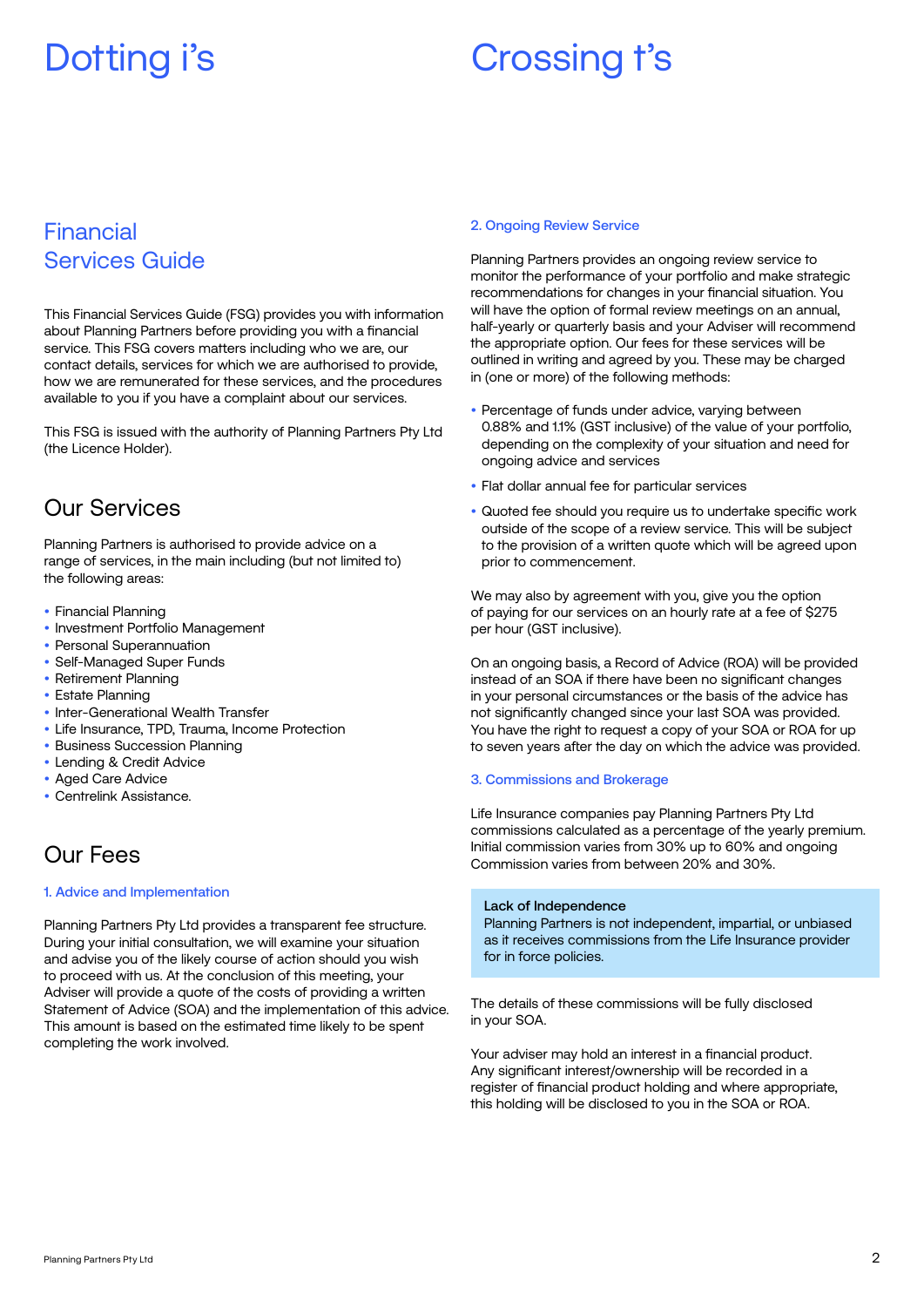## Privacy Policy

We maintain a record of your personal profile that includes details of your investment objectives, financial situation and needs. We also maintain records of any recommendations made to you.

We keep copies of all advice documents, letters, emails, file notes and copies of product application forms for at least 7 years.

We are required, pursuant to the Corporations Act, National Consumer Credit Protection Act and certain regulations issued by the Australian Securities and Investments Commission, to collect information about you for the purpose of providing you with the services outlined in this document. If you do not provide us with the information requested by us, we may not be able to provide you with the services you require of us.

We will from time to time disclose information about you to representatives of this firm and to other professionals such as financial product issuers, insurance providers, credit providers' and your accountant in connection with providing you with financial advice, financial services or credit assistance.

You are entitled to obtain access to the information which we hold about you, or any preliminary assessment about the suitability of a credit contract or lease provided to you, by contacting Planning Partners on (03) 9830 0366 or by writing to us.

We are committed to implementing and promoting a privacy policy which will ensure the privacy and security of your personal information.

### Complaint Resolution Process

We are committed to providing quality advice to our clients. This commitment extends to providing accessible complaint resolution mechanisms for our clients. If you have any complaint about the service provided to you, you should take the following steps:

- 1. Contact your adviser and tell your adviser about your complaint.
- 2. If your complaint is not satisfactorily resolved within 7 days please contact Planning Partners Pty Ltd on 03 9830 0366 or put your complaint in writing and send it to us at PO Box 8192, Camberwell Nth, Vic, 3124. We will try and resolve your complaint quickly and fairly.
- 3. If an issue has not been resolved to your satisfaction, you can lodge a complaint with the Australian Financial Complaints Authority (AFCA). AFCA has a freecall service on 1800 931 678. Alternatively, you can email info@afca.org.au or in writing to Australian Financial Complaints Authority, GPO Box 3, Melbourne VIC 3001. Their website is www.afca.org.au
- 4. The Australian Securities & Investments Commission (ASIC) also has a free Infoline on 1300 300 630 which you may use to make a complaint or obtain information about your rights.
- 5. If your concerns involve unethical conduct, you may wish to raise these concerns with the Financial Planning Association of Australia (FPA), PO Box 109 Collins Street West, Melbourne, VIC, 8007.
- 6. Planning Partners also holds a Professional Indemnity Insurance policy. The level of this policy is in accordance with the statutory requirements in RG126.